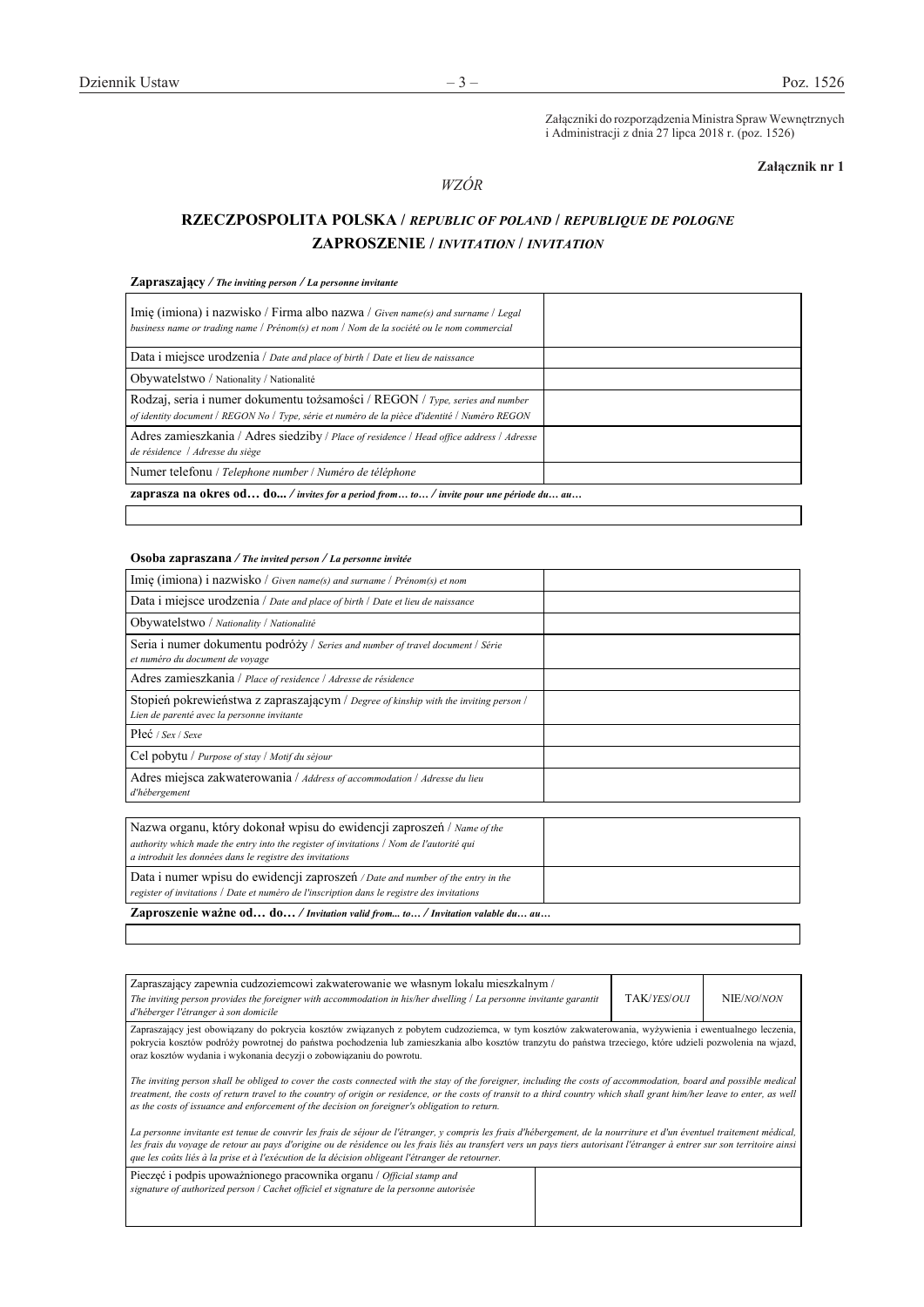### **Załącznik nr 2**

*WZÓR*



(miejsce i data złożenia wniosku) / (*place and date of filing the application*) / (*lieu et date du depot de la demande*)

| Przed wypełnieniem wniosku proszę zapoznać się z pouczeniem zamieszczonym na stronie 8 |  |  |  |
|----------------------------------------------------------------------------------------|--|--|--|
|                                                                                        |  |  |  |

*Prior to completing the application please familiarise yourself with the notes on page 8 Avant de remplir la demande, consultez l'instruction sur la page 8* 

**Wniosek wypełnia się w języku polskim** 

*The application should be completed in Polish language La demande doit être remplie en langue polonaise* 

#### **WNIOSEK O WPISANIE ZAPROSZENIA DO EWIDENCJI ZAPROSZEŃ**  *APPLICATION TO ENTER THE INVITATION INTO THE INVITATION REGISTER* **/**  *DEMANDE D'ENREGISTREMENT DE L'INVITATION AU REGISTRE DES INVITATIONS*

**Do/***to***/***à* ...............................................................................................................................................................................................

(nazwa organu, do którego jest składany wniosek) / (*name of authority the application is filed to*) / (*dénomination de l'organe où la demande est déposée*)

### **A. DANE ZAPRASZAJĄCEGO /** *DATA OF THE INVITING PERSON* / *DONNEES DE L'INVITANT*

(zaznaczyć znakiem "X" odpowiednią rubrykę) / (*tick the appropriate box with ,,X"*) / (*mettre un «X» dans la case adéquate*)

|                   | Osoba fizyczna / Private individual /<br>Personne physique                                              |  | Osoba prawna lub jednostka organizacyjna nieposiadająca osobowości prawnej / Legal entity or the<br>organizational unit without legal capacity / Personne morale ou entité d'organisation sans personnalité morale |  |      |                |                    |  |  |  |  |  |  |
|-------------------|---------------------------------------------------------------------------------------------------------|--|--------------------------------------------------------------------------------------------------------------------------------------------------------------------------------------------------------------------|--|------|----------------|--------------------|--|--|--|--|--|--|
|                   | 1. Nazwisko lub firma albo nazwa / Surname or<br>the company or name / Nom ou firme ou<br>dénomination: |  |                                                                                                                                                                                                                    |  |      |                |                    |  |  |  |  |  |  |
| $(p$ rénoms $)$ : | 2. Imię (imiona) / Name (names) / Prénom                                                                |  |                                                                                                                                                                                                                    |  |      |                |                    |  |  |  |  |  |  |
|                   | 3. Data urodzenia / Date of birth / Date de naissance:                                                  |  |                                                                                                                                                                                                                    |  |      |                |                    |  |  |  |  |  |  |
|                   | 4. Miejsce urodzenia / Place of birth / Lieu de                                                         |  | rok/year/année                                                                                                                                                                                                     |  | mois | miesiac/month/ | dzień/day/<br>jour |  |  |  |  |  |  |
| naissance:        |                                                                                                         |  |                                                                                                                                                                                                                    |  |      |                |                    |  |  |  |  |  |  |
|                   | 5. Obywatelstwo/Nationality/Nationalité:                                                                |  |                                                                                                                                                                                                                    |  |      |                |                    |  |  |  |  |  |  |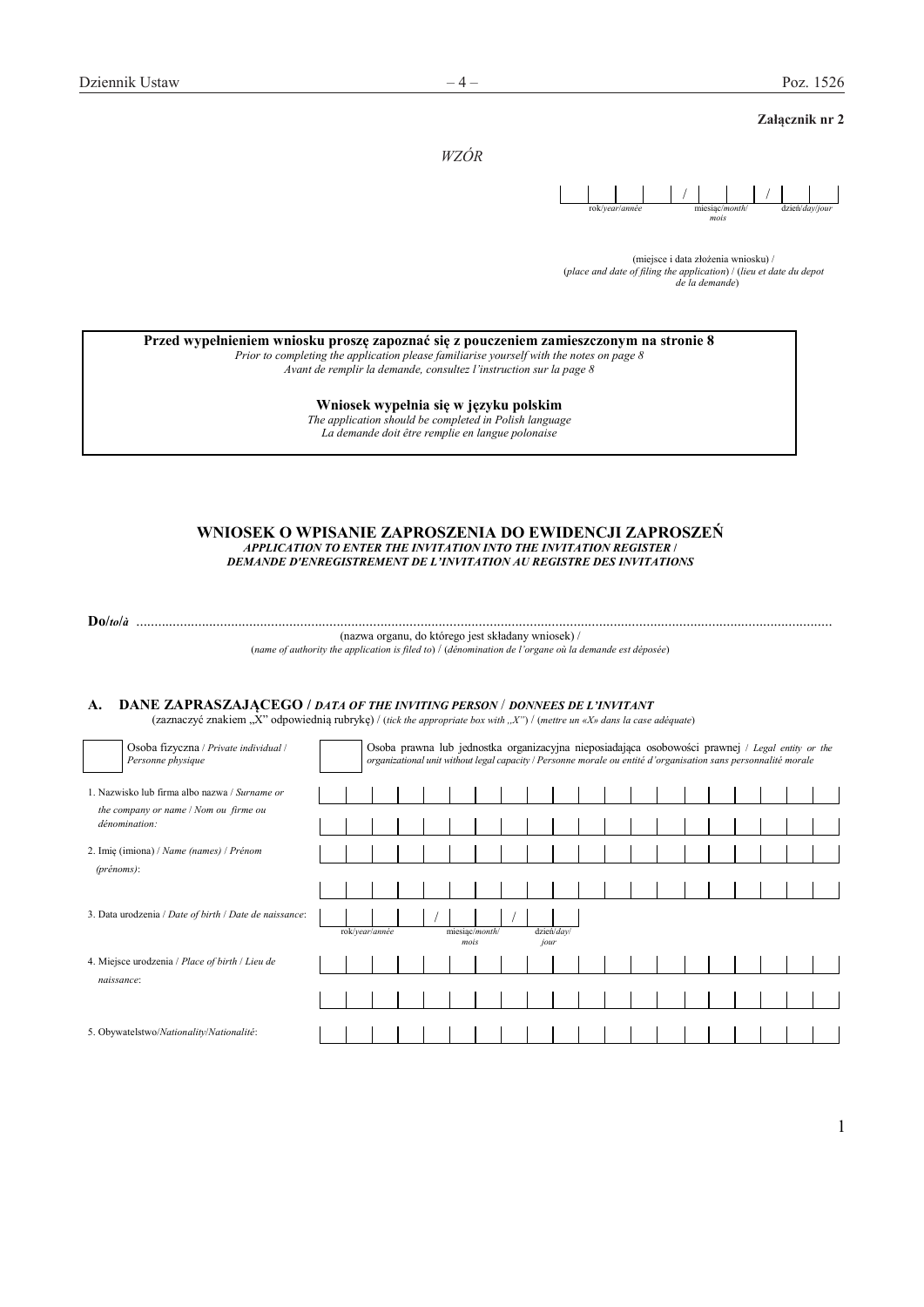| 1. Miejscowość/Town/Localité:                                                                                                                                                                                                                                                                                                                                                                                                                                                                                                                                                                                                                                                                        |  |  |                                             |                       |  |                                 |  |                                                   |  |                                    |                |  |
|------------------------------------------------------------------------------------------------------------------------------------------------------------------------------------------------------------------------------------------------------------------------------------------------------------------------------------------------------------------------------------------------------------------------------------------------------------------------------------------------------------------------------------------------------------------------------------------------------------------------------------------------------------------------------------------------------|--|--|---------------------------------------------|-----------------------|--|---------------------------------|--|---------------------------------------------------|--|------------------------------------|----------------|--|
|                                                                                                                                                                                                                                                                                                                                                                                                                                                                                                                                                                                                                                                                                                      |  |  |                                             |                       |  |                                 |  |                                                   |  |                                    |                |  |
| 2. Ulica/Street/Rue:                                                                                                                                                                                                                                                                                                                                                                                                                                                                                                                                                                                                                                                                                 |  |  |                                             |                       |  |                                 |  |                                                   |  |                                    |                |  |
| 3. Numer domu / House Number / Numéro du<br>bâtiment:                                                                                                                                                                                                                                                                                                                                                                                                                                                                                                                                                                                                                                                |  |  | 4. Numer mieszkania /<br>Apartment Number / | Numéro d'appartement: |  |                                 |  | 5. Kod pocztowy/<br>Postal Code /<br>Code postal: |  |                                    |                |  |
| 6. Numer telefonu / Telephone number / Numéro de<br>téléphone:                                                                                                                                                                                                                                                                                                                                                                                                                                                                                                                                                                                                                                       |  |  |                                             |                       |  |                                 |  |                                                   |  |                                    |                |  |
| II. Dokument tożsamości osoby fizycznej lub numer REGON / Identity document of the private individual or REGON Number /<br>Document d'identité de la personne physique ou le numéro REGON                                                                                                                                                                                                                                                                                                                                                                                                                                                                                                            |  |  |                                             |                       |  |                                 |  |                                                   |  |                                    |                |  |
| Rodzaj dokumentu / Type of document /<br>Type de document:                                                                                                                                                                                                                                                                                                                                                                                                                                                                                                                                                                                                                                           |  |  |                                             |                       |  |                                 |  |                                                   |  |                                    |                |  |
| Seria/Series/<br>Numer/<br>Série:<br>Number/<br>Numéro:                                                                                                                                                                                                                                                                                                                                                                                                                                                                                                                                                                                                                                              |  |  |                                             |                       |  |                                 |  |                                                   |  |                                    |                |  |
| Numer REGON / REGON Number / Numéro<br><b>REGON:</b>                                                                                                                                                                                                                                                                                                                                                                                                                                                                                                                                                                                                                                                 |  |  |                                             |                       |  |                                 |  |                                                   |  |                                    |                |  |
|                                                                                                                                                                                                                                                                                                                                                                                                                                                                                                                                                                                                                                                                                                      |  |  |                                             |                       |  |                                 |  |                                                   |  |                                    |                |  |
|                                                                                                                                                                                                                                                                                                                                                                                                                                                                                                                                                                                                                                                                                                      |  |  |                                             |                       |  |                                 |  |                                                   |  |                                    |                |  |
| Lokal mieszkalny zapraszającego / Dwelling of the inviting person / Domicile de l'invitant:<br>the premises / Titre juridique au local:                                                                                                                                                                                                                                                                                                                                                                                                                                                                                                                                                              |  |  |                                             |                       |  |                                 |  |                                                   |  |                                    |                |  |
| inviting person / Surface utile du local occupé par l'invitant:                                                                                                                                                                                                                                                                                                                                                                                                                                                                                                                                                                                                                                      |  |  |                                             |                       |  |                                 |  |                                                   |  |                                    | m <sup>2</sup> |  |
| Number of people registered in the premises occupied by the inviting person / Nombre de<br>personnes déclarées dans le local occupé par l'invitant:                                                                                                                                                                                                                                                                                                                                                                                                                                                                                                                                                  |  |  |                                             |                       |  | na stałe / $permanently / fixe$ |  |                                                   |  | czasowo/temporarily/<br>temporaire |                |  |
| Liczba osób pozostających na utrzymaniu (dotyczy osoby fizycznej) / Number of dependent people (regards a private individual) / Nombre de personnes à charge<br>IV. Warunki zakwaterowania cudzoziemca / Conditions of accommodation of the invited foreigner / Conditions d'habitation de l'etranger invite<br>1. Tytuł prawny do lokalu / Legal title to<br>2. Powierzchnia użytkowa lokalu zajmowanego przez zapraszającego / Usable area of the premises occupied by the<br>3. Liczba osób zameldowanych w lokalu zajmowanym przez zapraszającego /<br>Inne miejsce zakwaterowania (proszę określić) / Other place of the accommodation (please specify) / Autre lieu d'hébergement (a précies): |  |  |                                             |                       |  |                                 |  |                                                   |  |                                    |                |  |

**ZAPrOSZEŃ /** The number of invited foreigners in the year preceding the day of submitting an application for entering the invitation into the register of invitations / Le<br>nombre d'étrangers invités durant l'année précéden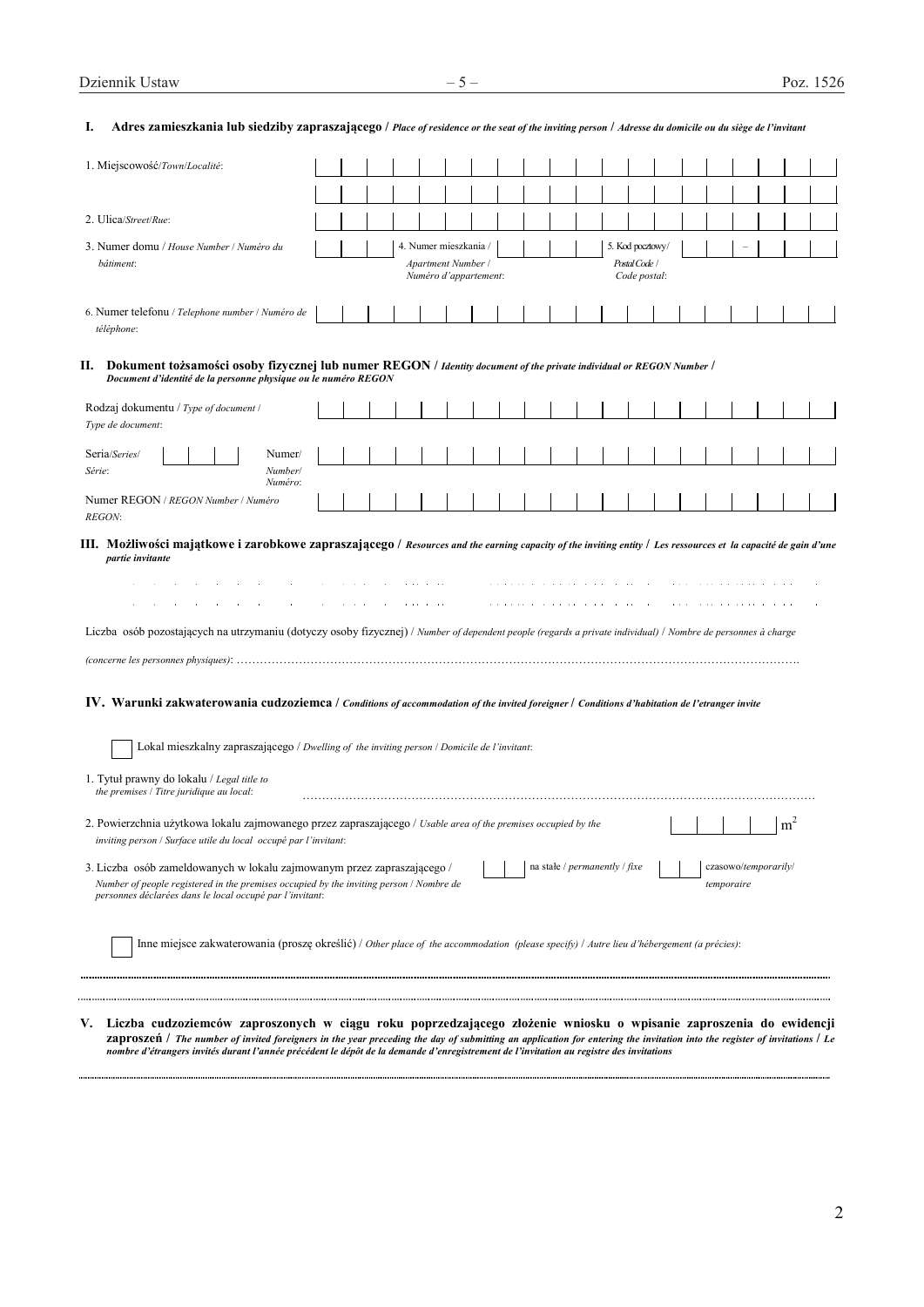# **B. DANE ZAPRASZANEGO CUDZOZIEMCA /** *DATA OF THE INVITED FOREIGNER* **/** *DONNEES DE L'ETRANGER INVITE*

| 1. Nazwisko/Surname/Nom:<br>2. Nazwiska poprzednie / Previous surnames /<br>Noms précédents:<br>3. Imię (imiona) / Name (names) / Prénom<br>(prénoms):<br>4. Imię ojca / Father's name / Prénom du père:                     |
|------------------------------------------------------------------------------------------------------------------------------------------------------------------------------------------------------------------------------|
|                                                                                                                                                                                                                              |
|                                                                                                                                                                                                                              |
|                                                                                                                                                                                                                              |
|                                                                                                                                                                                                                              |
|                                                                                                                                                                                                                              |
|                                                                                                                                                                                                                              |
| 5. Płeć/Sex/Sexe:                                                                                                                                                                                                            |
| 6. Data urodzenia / Date of birth / Date de<br>naissance:                                                                                                                                                                    |
| rok/vear/année<br>miesiąc/month/mois<br>dzień/day/<br>jour                                                                                                                                                                   |
|                                                                                                                                                                                                                              |
| 7. Miejsce urodzenia / Place of birth / Lieu de<br>naissance:                                                                                                                                                                |
| 8. Kraj urodzenia (nazwa państwa) /                                                                                                                                                                                          |
| Country of birth (name of the country) / Pays de<br>naissance (appellation du pays):                                                                                                                                         |
| 9. Obywatelstwo/Nationality/Nationalité:                                                                                                                                                                                     |
| 10. Stopień pokrewieństwa z zapraszającym /                                                                                                                                                                                  |
| Degree of kin with the inviting person / Degré de<br>parenté avec l'invitant:                                                                                                                                                |
| 11. Seria i numer dokumentu podróży /                                                                                                                                                                                        |
| Series and number of the travel document /<br>Série et numéro du document de voyage:                                                                                                                                         |
| I.<br>Adres zamieszkania / Place of residence / Adresse du domicile:                                                                                                                                                         |
| 1. Miejscowość/Town/Localité:                                                                                                                                                                                                |
| 2. Ulica/Street/Rue:                                                                                                                                                                                                         |
| 4. Numer mieszkania /<br>3. Numer domu / House Number / Numéro                                                                                                                                                               |
| Apartment Number / Numéro<br>du bâtiment:<br>d'appartement:                                                                                                                                                                  |
| 5. Kod pocztowy / Postal code / Code postal:                                                                                                                                                                                 |
| 6. Kraj (nazwa państwa) / Country (name                                                                                                                                                                                      |
| of the country) / Pays (appellation du pays):                                                                                                                                                                                |
| II. Adres miejsca zakwaterowania na terytorium Rzeczypospolitej Polskiej / Address of the accommodation on the territory of the Republic of<br>Poland / Adresse d'hébergement sur le territoire de la République de Pologne: |
| 1. Miejscowość/Town/Localité:                                                                                                                                                                                                |

| 2. Ulica/Street/Rue:                         |  |   |  |  |  |                                             |  |  |  |  |  |
|----------------------------------------------|--|---|--|--|--|---------------------------------------------|--|--|--|--|--|
| 3. Numer domu / House Number / Numéro        |  |   |  |  |  | 4. Numer mieszkania /                       |  |  |  |  |  |
| du bâtiment:                                 |  |   |  |  |  | Apartment Number / Numéro<br>d'appartement: |  |  |  |  |  |
| 5. Kod pocztowy / Postal code / Code postal: |  | ۰ |  |  |  |                                             |  |  |  |  |  |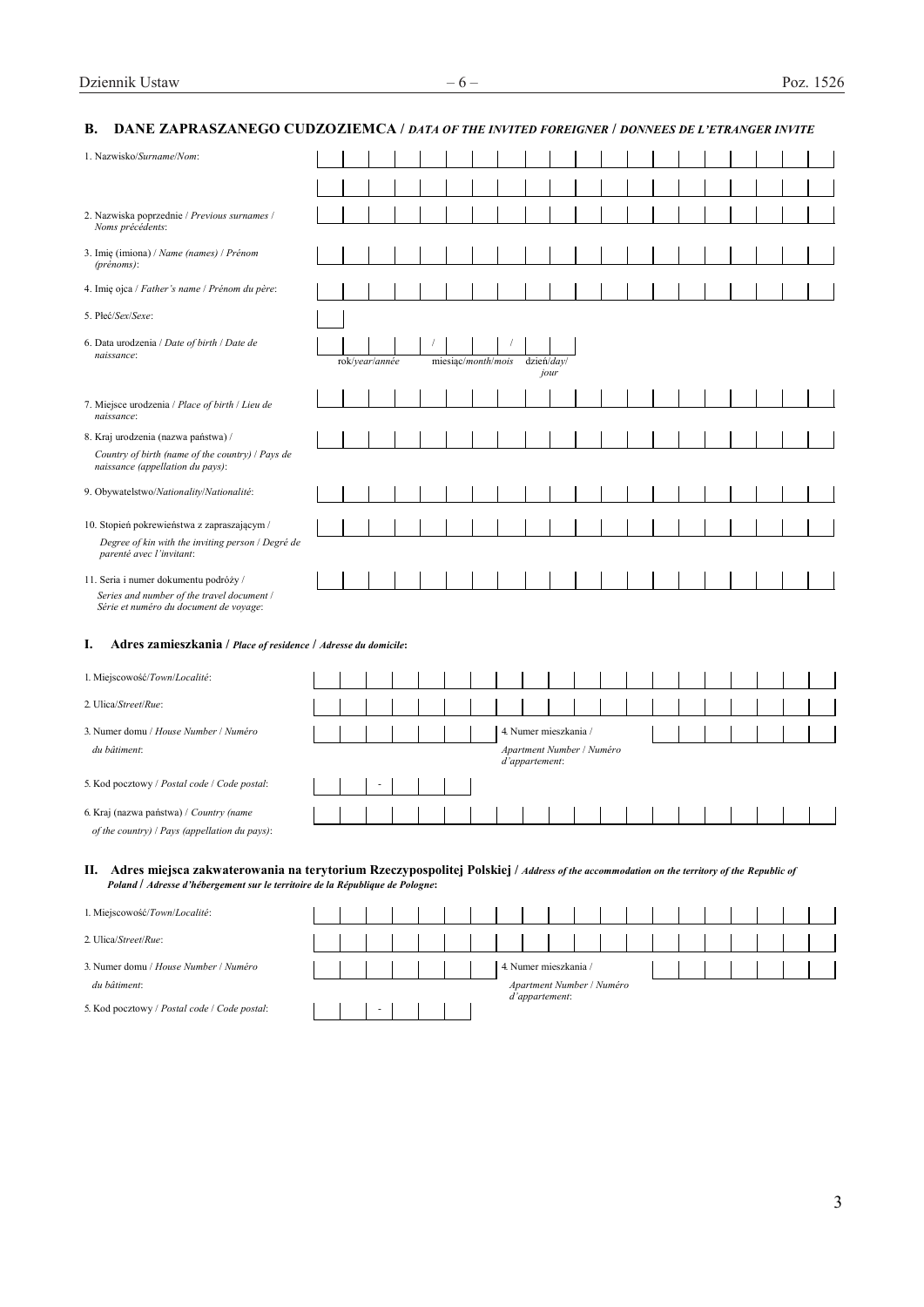**III. Cel pobytu /** *Purpose of the stay* **/** *Objet du séjour***:**

#### **Załączniki do wniosku /** *Attachments to the application* **/** *Annexes à la demande***:**

(załącza wnioskodawca) / *(attached by the applicant)* / *(à joindre par le demandeur)* 

| Q  |  |
|----|--|
| 10 |  |
|    |  |
|    |  |
|    |  |

**Zobowiązuję się do pokrycia kosztów związanych z pobytem cudzoziemca, w tym kosztów zakwaterowania, wyżywienia i ewentualnego leczenia, pokrycia kosztów podróży powrotnej do państwa pochodzenia lub zamieszkania albo kosztów tranzytu do państwa trzeciego, które udzieli pozwolenia na wjazd, oraz kosztów wydania i wykonania decyzji o zobowiązaniu cudzoziemca do powrotu.** 

*I* shall be obliged to cover the costs connected with the stay of the foreigner, including the costs of accommodation, board and possible medical treatment, the *costs of return to the country of origin or residence, or the costs of transit to a third country, which provides leave to enter, as well as the costs of issuance and enforcement of the decision on the foreigner's obligation to return.* 

*Je m'engage à couvrir les frais associés au séjour de l'étranger, y compris les frais de logement et de repas et les éventuels frais médicaux, les frais de voyage*  de retour vers le pays d'origine ou de résidence ou les frais de transit vers un pays tiers autorisant l'étranger à entrer sur son territoire et les frais d'émission et *d'exécution des décisions obligeant l'étranger à regagner son pays d'origine à partir.* 

**Świadomy odpowiedzialności karnej wynikającej z art. 233 ustawy z dnia 6 czerwca 1997 r. – Kodeks karny (Dz. U. z 2017 r. poz. 2204, z późn. zm.) oświadczam, że dane i informacje zawarte we wniosku są prawdziwe.**  *Being aware of criminal liability under Article 233 of the Act of 6 June 1997 – Penal Code (Journal of Laws of 2017, item 2204, as amended), I hereby declare that the data and information I provided in the application are correct and truthful.* 

*Conscient de la responsabilité criminelle en vertu de l'article 233 de la loi du 6 juin 1997 – Code pénal (Journal officiel de 2017, article 2204, tel que modifié), je déclare que les données et informations contenues dans la demande sont vraies.* 

**Jestem świadomy, że złożenie wniosku lub dołączenie dokumentów zawierających nieprawdziwe dane osobowe lub fałszywe informacje, a także zeznanie w postępowaniu o wpisanie zaproszenia do ewidencji zaproszeń nieprawdy, zatajenie prawdy, podrobienie, przerobienie dokumentu w celu użycia go jako autentycznego lub używanie takiego dokumentu jako autentycznego spowoduje odmowę wpisania zaproszenia do ewidencji zaproszeń albo unieważnienie wpisu zaproszenia.** 

*I am aware that the submission of the application or attachment of the documents containing the untrue personal data or false information and stating untrue, concealing the truth, forging, processing the documents for the purpose of using as authentic ones and using such document as an authentic one in the enter the invitation into the invitation register process shall result in the refusal of enter the invitation into the invitation register or cancellation of the enter the invitation into the invitation register.* 

*Je déclare être conscient que le dépôt d'une demande ou des documents en annexe avec des coordonnées ou informations fausses, ainsi qu'une fausse déclaration lors de la procédure d'enregistrement de la invitation au registre des invitation, dissimulation des faits, falsification ou rectification d'un document dans le but de l'utiliser comme l'original ou l'utilisation d'un tel document comme authentique causera le refus de enregistement de l'invitation au registre des invitation ou l'annulation d'enregistement de l'invitation au registre des invitation.*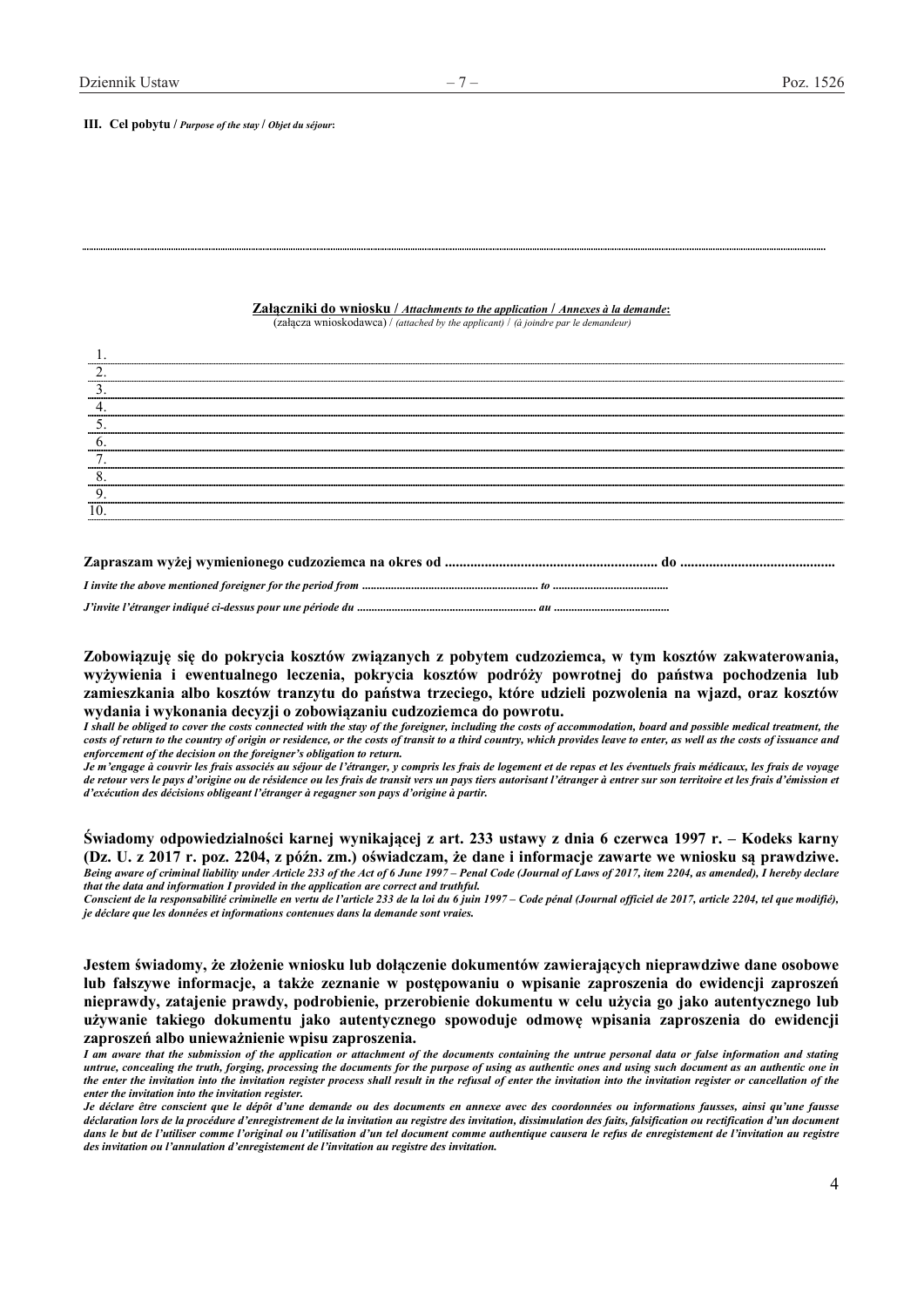**Oświadczam, że znana jest mi treść art. 233 ustawy z dnia 6 czerwca 1997 r. – Kodeks karny (Dz. U. z 2017 r. poz. 2204, z późn. zm.).1)**

*I hereby declare that I am familiar with the content of Article 233 of the Act of 6 June 1997 – Penal Code (Journal of Laws of 2017, item 2204, as amended).***2)** *Je certifie que je connais le contenu de l'article 233 de la loi du 6 juin 1997 – Code pénal (Journal officiel de 2017, article 2204, tel que modifié).***3)** 

**Znam i akceptuję poniższe warunki: do analizy wniosku wizowego zapraszanego cudzoziemca jest konieczne zebranie danych określonych w niniejszym formularzu. Dane dotyczące zapraszającego zostaną wprowadzone do systemu informacji wizowej VIS i będą w nim przechowywane maksymalnie przez okres pięciu lat. Dane te będą w tym okresie udostępniane organom wizowym i organom właściwym do dokonywania kontroli wizowej na granicach zewnętrznych i na terytorium państw członkowskich oraz organom imigracyjnym w państwach członkowskich, aby organy te zweryfikowały, czy są spełnione warunki legalnego wjazdu, pobytu i zamieszkania na terytorium państw członkowskich zapraszanego cudzoziemca, oraz aby organy te stwierdziły, które osoby nie spełniają tych warunków lub przestały je spełniać. Dane te będą udostępniane pod określonymi warunkami także wyznaczonym organom państw członkowskich oraz Europolowi w celu zapobiegania przestępstwom terrorystycznym i innym poważnym przestępstwom oraz w celu ich wykrywania i prowadzenia odnośnych dochodzeń. Organem odpowiedzialnym w Rzeczypospolitej Polskiej za przetwarzanie tych danych jest Komendant Główny Policji.** 

**Wiem, że mam prawo uzyskać w każdym państwie członkowskim informację o danych dotyczących mojej osoby przechowywanych w systemie VIS oraz informację o państwie członkowskim, które te dane przekazało, oraz żądać, by dane dotyczące mojej osoby zostały skorygowane – jeżeli są nieścisłe, albo by zostały usunięte – jeżeli zostały nielegalnie pobrane. Na moje wyraźne żądanie organy analizujące mój wniosek powiadomią mnie, w jaki sposób mogę skorzystać z prawa do sprawdzenia danych dotyczących mojej osoby i wystąpić o ich** 

- § 4a. Jeżeli sprawca czynu określonego w § 4 działa nieumyślnie, narażając na istotną szkodę interes publiczny, podlega karze pozbawienia wolności do lat 3.
- § 5. Sąd może zastosować nadzwyczajne złagodzenie kary, a nawet odstąpić od jej wymierzenia, jeżeli:
- 1) fałszywe zeznanie, opinia, ekspertyza lub tłumaczenie dotyczy okoliczności niemogących mieć wpływu na rozstrzygnięcie sprawy,

2) sprawca dobrowolnie sprostuje fałszywe zeznanie, opinię, ekspertyzę lub tłumaczenie, zanim nastąpi, chociażby nieprawomocne, rozstrzygnięcie sprawy.

**§ 6. Przepisy § 1–3 oraz 5 stosuje się odpowiednio do osoby, która składa fałszywe oświadczenie, jeżeli przepis ustawy przewiduje możliwość odebrania oświadczenia pod rygorem odpowiedzialności karnej**.**"** 

#### 2) *Article 233 of Penal Code:*

*§ 5. The court may apply an extraordinary mitigation of the penalty, or even waive its imposition if:*

*1) The false testimony, opinion or translation concerns circumstances which cannot affect the outcome of the case,* 

*under the threat of penal liability."* 

*§ 3. N'est pas punissable pour l'acte visé au § 1 celui qui donne un faux témoignage ignorant son droit de refuser de témoigner ou de répondre à des questions.* 

*§ 4. Celui qui, en tant qu'expert, expert judiciaire ou interprète, présente une fausse opinion, fausse expertise ou fausse traduction destinée à servir de preuve dans la procédure visée au § 1 est punissable d'un emprisonnement maximal de 10 ans.*

<sup>&</sup>lt;sup>1)</sup> Art. 233 Kodeksu karnego:

**<sup>&</sup>quot;Art. 233. § 1. Kto, składając zeznanie mające służyć za dowód w postępowaniu sądowym lub w innym postępowaniu prowadzonym na podstawie ustawy, zeznaje nieprawdę lub zataja prawdę, podlega karze pozbawienia wolności od 6 miesięcy do lat 8.** 

<sup>§ 1</sup>a. Jeżeli sprawca czynu określonego w § 1 zeznaje nieprawdę lub zataja prawdę z obawy przed odpowiedzialnością karną grożącą jemu samemu lub jego najbliższym, podlega karze pozbawienia wolności od 3 miesięcy do lat 5.

<sup>§ 2.</sup> Warunkiem odpowiedzialności jest, aby przyjmujący zeznanie, działając w zakresie swoich uprawnień, uprzedził zeznającego o odpowiedzialności karnej za fałszywe zeznanie lub odebrał od niego przyrzeczenie.

<sup>§ 3.</sup> Nie podlega karze za czyn określony w § 1a, kto składa fałszywe zeznanie, nie wiedząc o prawie odmowy zeznania lub odpowiedzi na pytania.

<sup>§ 4.</sup> Kto, jako biegły, rzeczoznawca lub tłumacz, przedstawia fałszywą opinię, ekspertyzę lub tłumaczenie mające służyć za dowód w postępowaniu określonym w § 1, podlega karze pozbawienia wolności od roku do lat 10.

*<sup>&</sup>quot;Art. 233. § 1. Whoever, in giving testimony which is to serve as evidence in court proceedings or other proceedings conducted on the basis of a law, gives false testimony or conceals the truth shall be subject to the penalty of deprivation of liberty between 6 months and 8 years.*

*<sup>§ 1</sup>a. If the perpetrator of the offense referred to in § 1 gives false testimony or is concealing the truth for fear of criminal responsibility to himself or his immediate family he shall be liable to imprisonment for a term of between 3 months and 5 years.* 

*<sup>§ 2.</sup> The prerequisite to this liability is that the person obtaining the testimony, acting within his competence, shall have warned the person testifying of the penal liability for false testimony or obtained a relevant pledge from the latter.* 

*<sup>§ 3.</sup> Whoever, being unaware of the right to refuse testimony or answer to questions, gives false testimony because of fear of penal liability threatening himself or his next of kin, shall not be liable to the penalty.* 

*<sup>§ 4.</sup> Whoever, acting as an expert, expert witness or translator, provides a false opinion or translation to be used as in proceedings specified in § 1 shall be subject to the penalty of deprivation of liberty between 1 and 10 years.* 

*<sup>§ 4</sup>a. If the perpetrator of the act referred to in § 4 acts unintentionally exposing public interest to substantial harm he shall be subject to the penalty of deprivation of liberty for up to 3 years.* 

*<sup>2)</sup> The perpetrator voluntarily corrects the false testimony, opinion or translation before even a decision which is not final and valid has been rendered in the case. § 6. The provisions of § 1–3 and 5 shall be applied accordingly to a person providing a false statement if a provision of a law provides for the possibility of obtaining a statement* 

<sup>3)</sup> *L'article 233 du Code pénal:* 

*<sup>«</sup> Art. 233. § 1. Celui qui, en déposant un témoignage destiné à servir de preuve dans une procédure judiciaire ou une autre procédure menée sur la base d'une loi, donne un faux témoignage ou cache la vérité, est passible d'une peine d'emprisonnement pouvant aller de 6 mois jusqu'à 8 ans.* 

*<sup>§ 1</sup>a. Lorsque l'auteur de l'acte visé au § 1 donne un faux témoignage ou cache la vérité par crainte de la responsabilité pénale menaçant lui-même ou ses proches, il est passible d'une peine d'emprisonnement pouvant aller de 3 mois jusqu'à 5 ans.* 

*<sup>§ 2.</sup> La condition préalable à cette responsabilité: la personne qui recueille le témoignage, agissant dans le cadre de ses compétences, doit avertir la personne qui témoigne de la responsabilité pénale pour faux témoignage ou doit obtenir une déclaration sous serment de sa part.* 

*<sup>§ 4</sup>a. Lorsque l'auteur de l'acte visé au § 4 agit non intentionnellement en exposant l'intérêt général au dommage important, il est punissable d'un emprisonnement maximal de 3 ans. § 5. Le tribunal peut appliquer une procédure extraordinaire de clémence, voire renoncer à l'imposition de la peine, si:* 

*<sup>1)</sup> le faux témoignage, fausse opinion, fausse expertise ou fausse traduction se réfère à des circonstances sans incidence sur le résultat de l'affaire,*

*<sup>2)</sup> le contrevenant a volontairement corrigé tout faux témoignage, fausse opinion, fausse expertise ou fausse traduction avant même le résultat non définitif de l'affaire.*

*<sup>§ 6.</sup> Les dispositions du § 1–3 et 5 s'appliquent mutatis mutandis à une personne qui a fait une fausse déclaration si une disposition de la loi prévoit la possibilité de recevoir une déclaration sous peine de responsabilité pénale.»*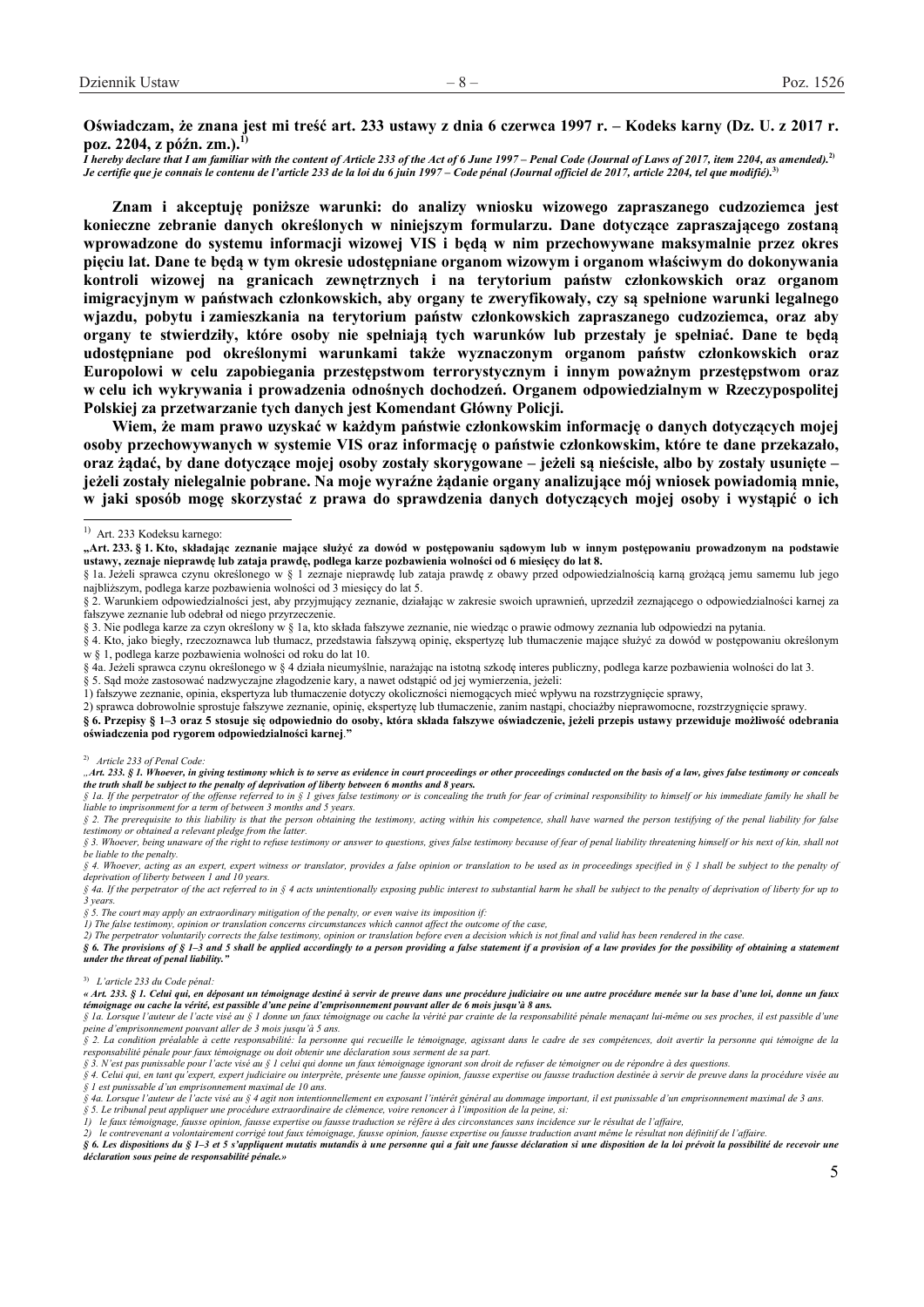## **korektę lub usunięcie, oraz powiadomią mnie o odnośnych środkach odwoławczych zgodnie z prawem krajowym danego państwa. Skargi dotyczące ochrony danych osobowych będą rozpatrywane przez krajowy organ nadzorczy tego państwa członkowskiego (w Rzeczypospolitej Polskiej jest to Prezes Urzędu Ochrony Danych Osobowych).**

*I am aware of and consent to the following: the collection of the data required by this application form is mandatory for the examination of the invited foreigner visa application. The data of the inviting person will be entered into, and stored in the Visa Information System (VIS) for a maximum period of five years, during which it will be accessible to the visa authorities and the authorities competent for carrying out checks on visas at external borders and within the Member States, immigration authorities in the Member States for the purposes of verifying whether the conditions for the legal entry into, stay and residence on the territory of the Member States of the invited foreigner are fulfilled and of identifying persons who do not or who no longer fulfil these conditions. Under certain conditions the data will be also available to designated authorities of the Member States and to Europol for the purpose of the prevention, detection and investigation of terrorist offences and of other serious criminal offences. The Chief of Police is the authority responsible for processing the data in the Republic of Poland.* 

*I am aware that I have the right to obtain in any of the Member States notification of the data relating to me recorded in the VIS and of the Member State which transmitted the data, and to request that data relating to me which are inaccurate be corrected and that data relating to me processed unlawfully be deleted. At my express request, the authority examining my application will inform me of the manner in which I may exercise my right to check the personal*  data concerning me and have them corrected or deleted, including the related remedies according to the national law of the State concerned. The national *supervisory authority of that Member State [President of the Office for the Protection of Personal Data in the Republic of Poland] will hear claims concerning the protection of personal data.* 

*En connaissance de cause, j'accepte ce qui suit: aux fins de l'examen de la demande de visa d'un étranger invité, il y a lieu de recueillir les données requises dans ce formulaire. Données de l'invitant seront saisies et conservées dans le système d'information sur les visas (VIS) pendant une période maximale de cinq ans, durant laquelle elles seront accessibles aux autorités chargées des visas, aux autorités compétentes chargées de contrôler les visas aux frontières extérieures et dans les États membres, aux autorités compétentes en matière d'immigration dans les États membres aux fins de la vérification du respect des conditions d'entrée et de séjour réguliers sur le territoire des États membres un étranger invité, aux fins de l'identification des personnes qui ne remplissent pas ou plus ces conditions. Dans certaines conditions, ces données seront aussi accessibles aux autorités désignées des États membres et à Europol aux fins de la prévention et de la détection des infractions terroristes et des autres infractions pénales graves, ainsi qu'aux fins des enquêtes en la matière. L'autorité de la République de Pologne est compétente pour le traitement des données: Préfet de police.* 

*Je suis informé(e) de mon droit d'obtenir auprès de n'importe quel État membre la notification des données me concernant qui sont enregistrées dans le VIS ainsi que de l'État membre qui les a transmises, et de demander que les données me concernant soient rectifiées si elles sont erronées ou effacées si elles ont été traitées de façon illicite. À ma demande expresse, l'autorité qui a examiné ma demande m'informera de la manière dont je peux exercer mon droit de vérifier les données à caractère personnel me concernant et de les faire rectifier ou supprimer, y compris des voies de recours prévues à cet égard par la législation nationale de l'État concerné. L'autorité de contrôle nationale dudit État membre [En République de Pologne, c'est Le Président de l'Office pour la Protection des Données Personnelles] pourra être saisie des demandes concernant la protection des données à caractère personnel.* 

Data i podpis zapraszającego / *Date and signature of the inviting person* / *Date et signature de l'invitant*: rok/*year*/*année* miesiąc/*month*/*mois* dzień/*day*/*jour*

(podpis) / (*signature*) / (*signature*)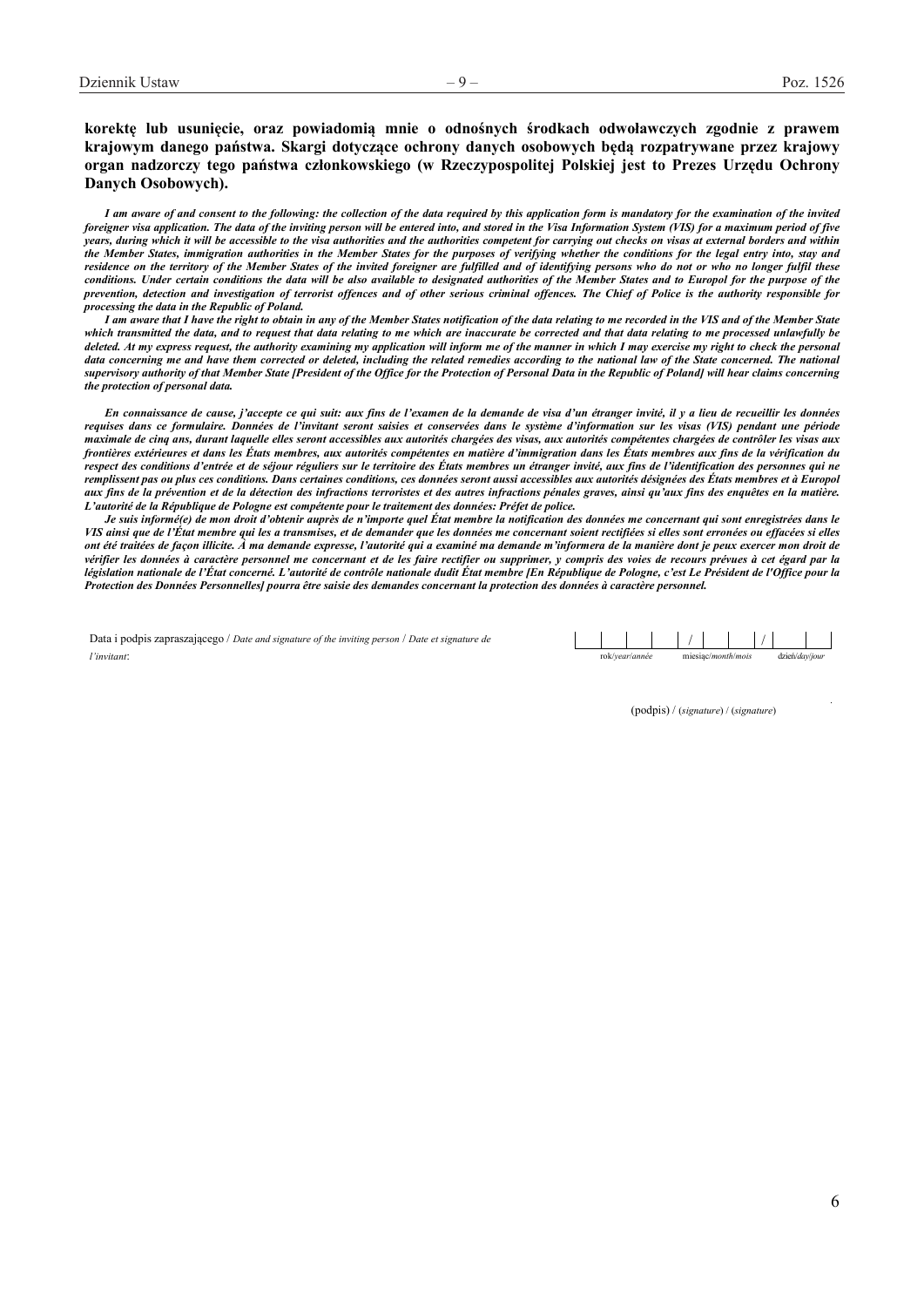# **Wypełnia organ rozpatrujący wniosek /** *Completed by the authority reviewing the application* **/** *A remplir par l'organe qui instruit la demande*

# **C. ADNOTACJE URZĘDOWE /** *OFFICIAL NOTES* **/** *ANNOTATIONS DE L'OFFICE*

|                                                                                                                                                                         | Numer systemowy osoby /<br>System number of the individual /<br>Numéro de la personne dans le système:                                                   |  |                |  |  |  |                        |  |                   |  |                |                |                                      |                                                     |                        |                        |                        |  |                    |  |  |  |  |  |  |
|-------------------------------------------------------------------------------------------------------------------------------------------------------------------------|----------------------------------------------------------------------------------------------------------------------------------------------------------|--|----------------|--|--|--|------------------------|--|-------------------|--|----------------|----------------|--------------------------------------|-----------------------------------------------------|------------------------|------------------------|------------------------|--|--------------------|--|--|--|--|--|--|
|                                                                                                                                                                         | Numer systemowy wniosku /<br>System number of the application /<br>Numéro de la demande dans le système:                                                 |  |                |  |  |  |                        |  |                   |  |                |                |                                      |                                                     |                        |                        |                        |  |                    |  |  |  |  |  |  |
|                                                                                                                                                                         | Numer wpisu do ewidencji zaproszeń /<br>Number of entry into the register of invitations<br>Numéro d'enregistrement dans le registre des<br>invitations: |  |                |  |  |  |                        |  |                   |  |                |                |                                      |                                                     |                        |                        |                        |  |                    |  |  |  |  |  |  |
| Data, imię, nazwisko, stanowisko służbowe i podpis osoby przyjmującej wniosek <i>Date</i> ,                                                                             |                                                                                                                                                          |  |                |  |  |  |                        |  |                   |  |                |                |                                      |                                                     |                        |                        |                        |  |                    |  |  |  |  |  |  |
| name, surname, position and signature of the individual reviewing the application / Date, nom, prénom,<br>fonction et signature du fonctionnaire qui reçoit la demande: |                                                                                                                                                          |  |                |  |  |  |                        |  |                   |  |                |                | rok/year/année                       |                                                     |                        |                        | miesiąc/month/<br>mois |  | dzień/day/<br>jour |  |  |  |  |  |  |
|                                                                                                                                                                         |                                                                                                                                                          |  |                |  |  |  |                        |  |                   |  |                |                | (podpis) / (signature) / (signature) |                                                     |                        |                        |                        |  |                    |  |  |  |  |  |  |
| Data, imię, nazwisko, stanowisko służbowe i podpis osoby rozstrzygającej sprawę / Date,                                                                                 |                                                                                                                                                          |  |                |  |  |  |                        |  |                   |  |                |                |                                      |                                                     |                        |                        |                        |  |                    |  |  |  |  |  |  |
| name, surname, position and signature of the individual recognizing the case / Date, nom, prénom,<br>fonction et signature du fonctionnaire qui décide dans le cas:     |                                                                                                                                                          |  |                |  |  |  |                        |  |                   |  |                | rok/year/année |                                      |                                                     |                        | miesiąc/month/<br>mois |                        |  | dzień/dav<br>jour  |  |  |  |  |  |  |
|                                                                                                                                                                         |                                                                                                                                                          |  |                |  |  |  |                        |  |                   |  |                |                |                                      | $\pmb{\text{(podpis)}}$ / (signature) / (signature) |                        |                        |                        |  |                    |  |  |  |  |  |  |
|                                                                                                                                                                         |                                                                                                                                                          |  |                |  |  |  |                        |  |                   |  |                |                |                                      |                                                     |                        |                        |                        |  |                    |  |  |  |  |  |  |
| décision:                                                                                                                                                               | Rodzaj decyzji / Type of decision / Type de                                                                                                              |  |                |  |  |  |                        |  |                   |  |                |                |                                      |                                                     |                        |                        |                        |  |                    |  |  |  |  |  |  |
|                                                                                                                                                                         | Liczba osób objętych decyzją / Number of people covered under the decision / Nombre de personnes englobées par la decision:                              |  |                |  |  |  |                        |  |                   |  |                |                |                                      |                                                     |                        |                        |                        |  |                    |  |  |  |  |  |  |
|                                                                                                                                                                         |                                                                                                                                                          |  |                |  |  |  |                        |  |                   |  |                |                |                                      |                                                     |                        |                        |                        |  |                    |  |  |  |  |  |  |
| Data i podpis osoby odbierającej decyzję / Date and signature of the individual collecting the decision /<br>Date et signature de la personne qui reçoit la décision:   |                                                                                                                                                          |  |                |  |  |  |                        |  |                   |  |                | rok/year/année |                                      |                                                     |                        |                        | miesiąc/month/<br>mois |  | dzień/day<br>jour  |  |  |  |  |  |  |
|                                                                                                                                                                         |                                                                                                                                                          |  |                |  |  |  |                        |  |                   |  |                |                |                                      |                                                     |                        |                        |                        |  |                    |  |  |  |  |  |  |
|                                                                                                                                                                         |                                                                                                                                                          |  |                |  |  |  |                        |  |                   |  |                |                |                                      | (podpis) / (signature) / (signature)                |                        |                        |                        |  |                    |  |  |  |  |  |  |
|                                                                                                                                                                         | Wydane zaproszenie / Issued invitation / Invitation délivrée:                                                                                            |  |                |  |  |  |                        |  |                   |  |                |                |                                      |                                                     |                        |                        |                        |  |                    |  |  |  |  |  |  |
| Seria/Series/<br>Série:                                                                                                                                                 | Numer/Number/<br>Numéro:                                                                                                                                 |  |                |  |  |  |                        |  |                   |  |                |                |                                      |                                                     |                        |                        |                        |  |                    |  |  |  |  |  |  |
| Data wpisu do ewidencji zaproszeń /                                                                                                                                     |                                                                                                                                                          |  |                |  |  |  |                        |  |                   |  |                |                |                                      |                                                     |                        |                        |                        |  |                    |  |  |  |  |  |  |
|                                                                                                                                                                         | Date of entry into the register of invitations / Date<br>d'enregistrement dans le registre des invitations:                                              |  | rok/year/année |  |  |  | miesiąc/month/<br>mois |  | dzień/day<br>jour |  |                |                |                                      |                                                     |                        |                        |                        |  |                    |  |  |  |  |  |  |
| zaproszeń / The authority which entered                                                                                                                                 | Organ, który wpisał zaproszenie do ewidencji                                                                                                             |  |                |  |  |  |                        |  |                   |  |                |                |                                      |                                                     |                        |                        |                        |  |                    |  |  |  |  |  |  |
| the invitation into the register of invitations /<br>des invitations:                                                                                                   | L'autorité qui a inscrit l'invitation au registre                                                                                                        |  |                |  |  |  |                        |  |                   |  |                |                |                                      |                                                     |                        |                        |                        |  |                    |  |  |  |  |  |  |
|                                                                                                                                                                         | Data i podpis osoby odbierającej zaproszenie / Date and signature of the individual collecting the invitation /                                          |  |                |  |  |  |                        |  |                   |  |                |                |                                      |                                                     |                        |                        |                        |  |                    |  |  |  |  |  |  |
| Date et signature de la personne qui reçoit l'invitation:                                                                                                               |                                                                                                                                                          |  |                |  |  |  |                        |  |                   |  | rok/year/année |                |                                      |                                                     | miesiąc/month/<br>mois |                        | dzień/day<br>iour      |  |                    |  |  |  |  |  |  |

(podpis) / *(signature)* / *(signature)*